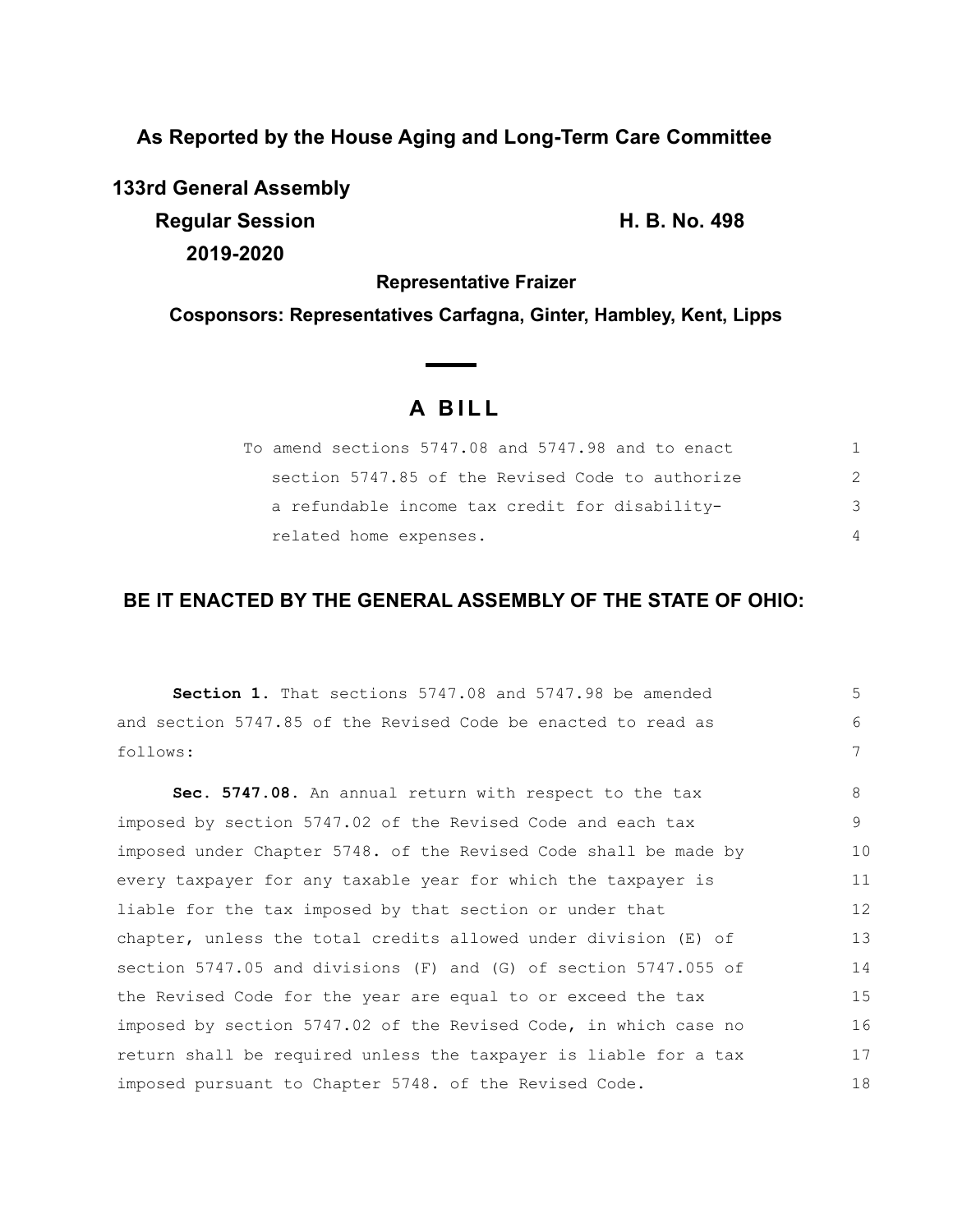## **H. B. No. 498 Page 2 As Reported by the House Aging and Long-Term Care Committee**

(A) If an individual is deceased, any return or notice required of that individual under this chapter shall be made and filed by that decedent's executor, administrator, or other person charged with the property of that decedent. 19 20 21 22

(B) If an individual is unable to make a return or notice required by this chapter, the return or notice required of that individual shall be made and filed by the individual's duly authorized agent, guardian, conservator, fiduciary, or other person charged with the care of the person or property of that individual.

(C) Returns or notices required of an estate or a trust shall be made and filed by the fiduciary of the estate or trust.

(D)(1)(a) Except as otherwise provided in division (D)(1) (b) of this section, any pass-through entity may file a single return on behalf of one or more of the entity's investors other than an investor that is a person subject to the tax imposed under section 5733.06 of the Revised Code. The single return shall set forth the name, address, and social security number or other identifying number of each of those pass-through entity investors and shall indicate the distributive share of each of those pass-through entity investor's income taxable in this state in accordance with sections 5747.20 to 5747.231 of the Revised Code. Such pass-through entity investors for whom the pass-through entity elects to file a single return are not entitled to the exemption or credit provided for by sections 5747.02 and 5747.022 of the Revised Code; shall calculate the tax before business credits at the highest rate of tax set forth in section 5747.02 of the Revised Code for the taxable year for which the return is filed; and are entitled to only their distributive share of the business credits as defined in 31 32 33 34 35 36 37 38 39 40 41 42 43 44 45 46 47 48

29 30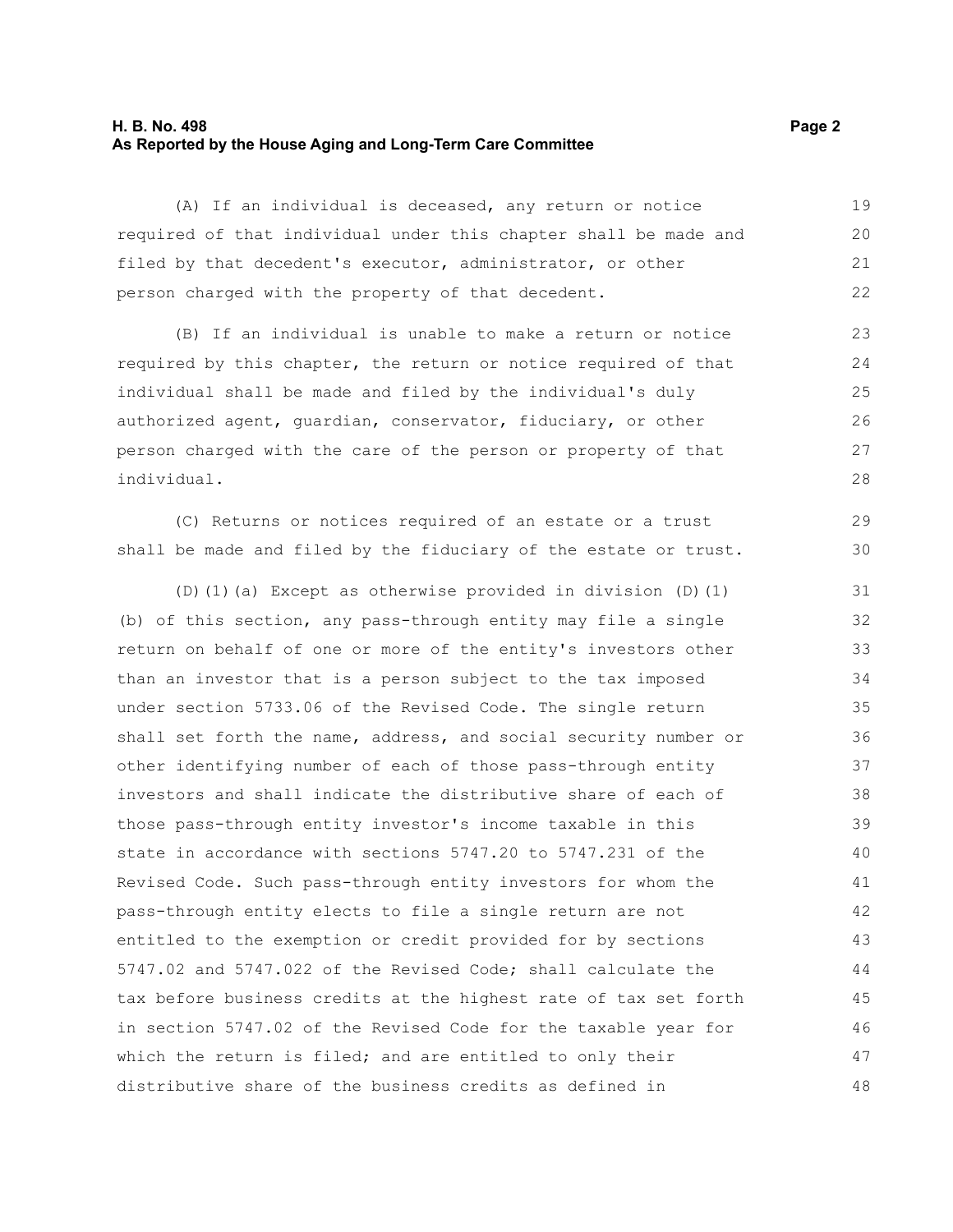#### **H. B. No. 498 Page 3 As Reported by the House Aging and Long-Term Care Committee**

division (D)(2) of this section. A single check drawn by the pass-through entity shall accompany the return in full payment of the tax due, as shown on the single return, for such investors, other than investors who are persons subject to the tax imposed under section 5733.06 of the Revised Code. 49 50 51 52 53

(b)(i) A pass-through entity shall not include in such a single return any investor that is a trust to the extent that any direct or indirect current, future, or contingent beneficiary of the trust is a person subject to the tax imposed under section 5733.06 of the Revised Code.

(ii) A pass-through entity shall not include in such a single return any investor that is itself a pass-through entity to the extent that any direct or indirect investor in the second pass-through entity is a person subject to the tax imposed under section 5733.06 of the Revised Code.

(c) Nothing in division (D) of this section precludes the tax commissioner from requiring such investors to file the return and make the payment of taxes and related interest, penalty, and interest penalty required by this section or section 5747.02, 5747.09, or 5747.15 of the Revised Code. Nothing in division (D) of this section precludes such an investor from filing the annual return under this section, utilizing the refundable credit equal to the investor's proportionate share of the tax paid by the pass-through entity on behalf of the investor under division (I) of this section, and making the payment of taxes imposed under section 5747.02 of the Revised Code. Nothing in division (D) of this section shall be construed to provide to such an investor or pass-through entity any additional deduction or credit, other than the credit provided by division (I) of this section, solely on account of 64 65 66 67 68 69 70 71 72 73 74 75 76 77 78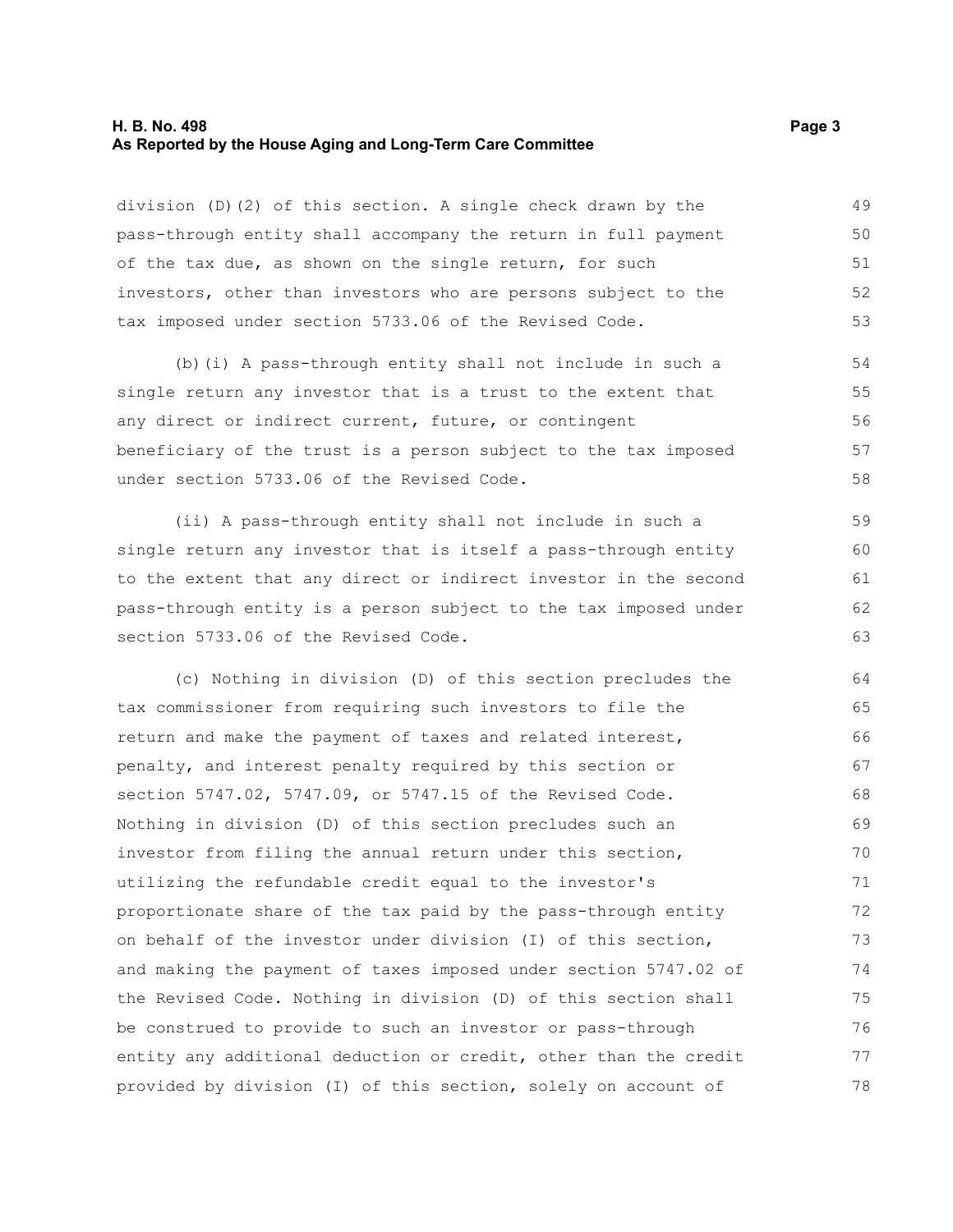#### **H. B. No. 498 Page 4 As Reported by the House Aging and Long-Term Care Committee**

the entity's filing a return in accordance with this section. Such a pass-through entity also shall make the filing and payment of estimated taxes on behalf of the pass-through entity investors other than an investor that is a person subject to the tax imposed under section 5733.06 of the Revised Code. (2) For the purposes of this section, "business credits" means the credits listed in section 5747.98 of the Revised Code excluding the following credits: (a) The retirement income credit under division (B) of section 5747.055 of the Revised Code; (b) The senior citizen credit under division (F) of section 5747.055 of the Revised Code; (c) The lump sum distribution credit under division (G) of section 5747.055 of the Revised Code; (d) The dependent care credit under section 5747.054 of the Revised Code; (e) The lump sum retirement income credit under division (C) of section 5747.055 of the Revised Code; (f) The lump sum retirement income credit under division (D) of section 5747.055 of the Revised Code; (g) The lump sum retirement income credit under division (E) of section 5747.055 of the Revised Code; (h) The credit for displaced workers who pay for job training under section 5747.27 of the Revised Code; (i) The twenty-dollar personal exemption credit under section 5747.022 of the Revised Code; 79 80 81 82 83 84 85 86 87 88 89 90 91 92 93 94 95 96 97 98 99 100 101 102 103 104

(j) The joint filing credit under division (E) of section 105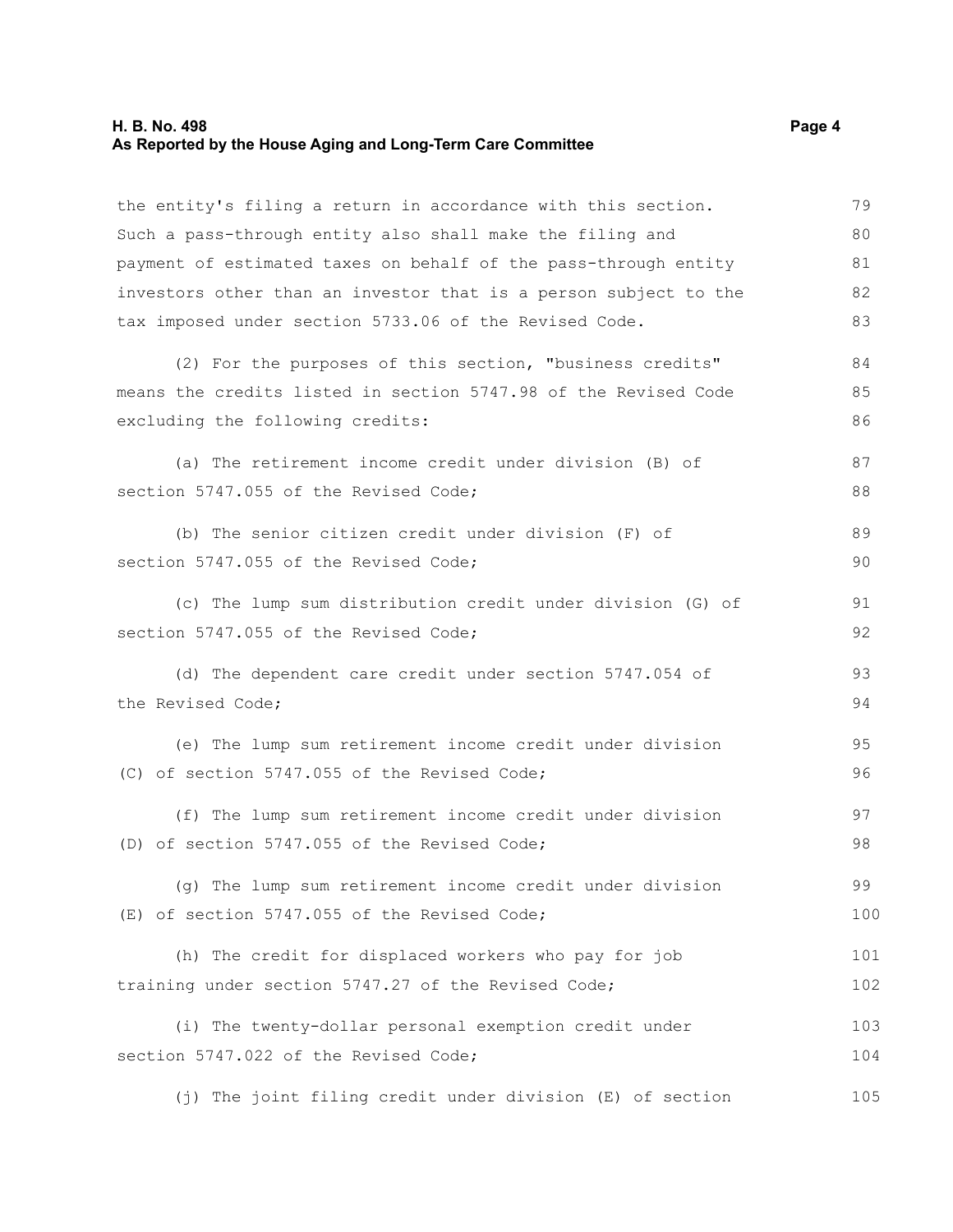| H. B. No. 498<br>As Reported by the House Aging and Long-Term Care Committee                                                       | Page 5     |
|------------------------------------------------------------------------------------------------------------------------------------|------------|
| 5747.05 of the Revised Code;                                                                                                       | 106        |
| (k) The nonresident credit under division (A) of section<br>5747.05 of the Revised Code;                                           | 107<br>108 |
| (1) The credit for a resident's out-of-state income under<br>division (B) of section 5747.05 of the Revised Code;                  | 109<br>110 |
| (m) The earned income tax credit under section 5747.71 of<br>the Revised Code;                                                     | 111<br>112 |
| (n) The lead abatement credit under section 5747.26 of the<br>Revised Code <sub>i</sub>                                            | 113<br>114 |
| (o) The credit for disability-related home expenses under<br>section 5747.85 of the Revised Code.                                  | 115<br>116 |
| (3) The election provided for under division (D) of this                                                                           | 117        |
| section applies only to the taxable year for which the election<br>is made by the pass-through entity. Unless the tax commissioner | 118<br>119 |
| provides otherwise, this election, once made, is binding and                                                                       | 120        |
| irrevocable for the taxable year for which the election is made.                                                                   | 121        |
| Nothing in this division shall be construed to provide for any                                                                     | 122        |
| deduction or credit that would not be allowable if a nonresident                                                                   | 123        |
| pass-through entity investor were to file an annual return.                                                                        | 124        |
| (4) If a pass-through entity makes the election provided                                                                           | 125        |
| for under division (D) of this section, the pass-through entity                                                                    | 126        |
| shall be liable for any additional taxes, interest, interest                                                                       | 127        |
| penalty, or penalties imposed by this chapter if the tax                                                                           | 128        |
| commissioner finds that the single return does not reflect the                                                                     | 129        |
| correct tax due by the pass-through entity investors covered by                                                                    | 130        |
| that return. Nothing in this division shall be construed to                                                                        | 131        |
| limit or alter the liability, if any, imposed on pass-through                                                                      | 132        |
| entity investors for unpaid or underpaid taxes, interest,                                                                          | 133        |
| interest penalty, or penalties as a result of the pass-through                                                                     | 134        |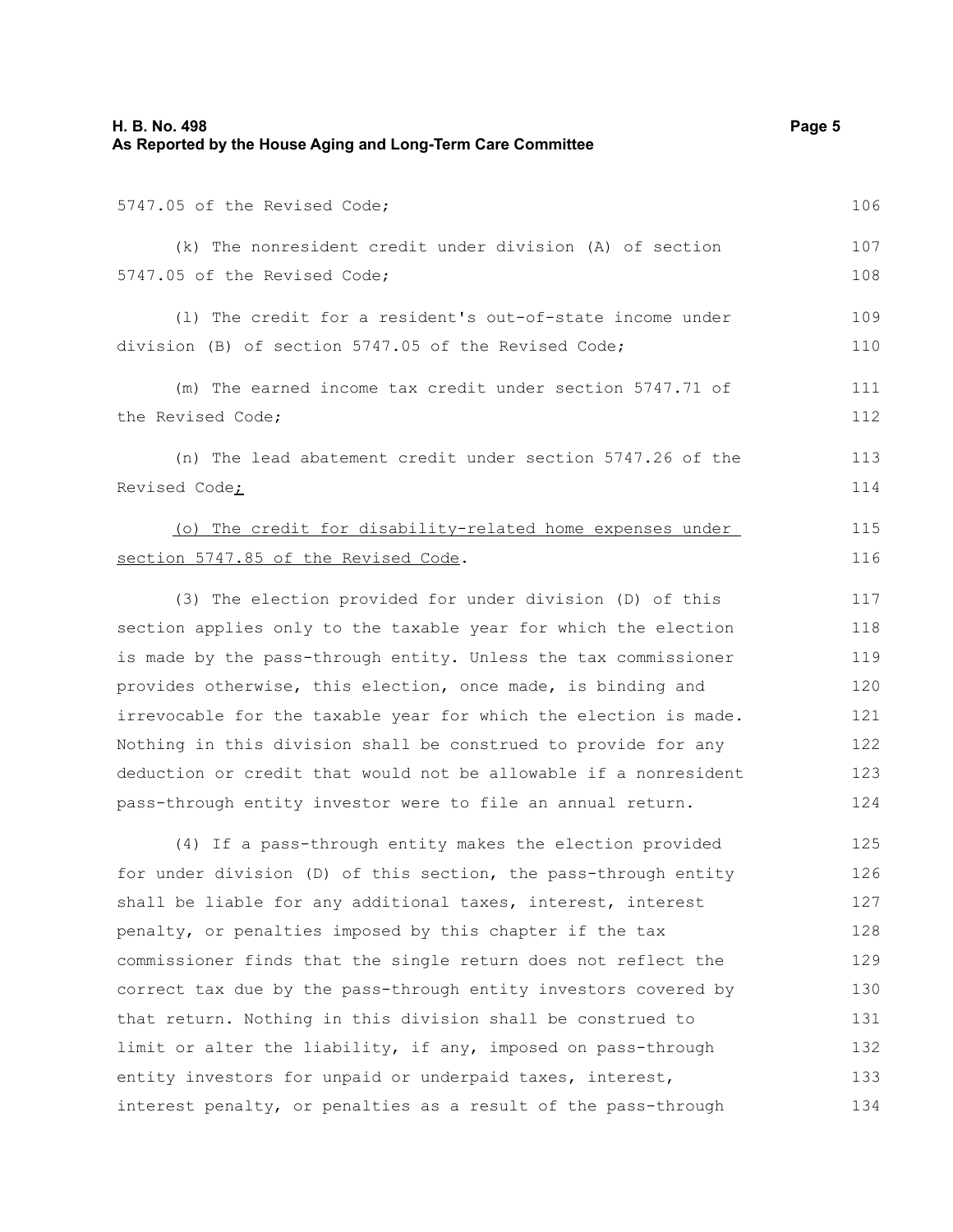## **H. B. No. 498 Page 6 As Reported by the House Aging and Long-Term Care Committee**

entity's making the election provided for under division (D) of this section. For the purposes of division (D) of this section, "correct tax due" means the tax that would have been paid by the pass-through entity had the single return been filed in a manner reflecting the commissioner's findings. Nothing in division (D) of this section shall be construed to make or hold a passthrough entity liable for tax attributable to a pass-through entity investor's income from a source other than the passthrough entity electing to file the single return. 135 136 137 138 139 140 141 142 143

(E) If a husband and wife file a joint federal income tax return for a taxable year, they shall file a joint return under this section for that taxable year, and their liabilities are joint and several, but, if the federal income tax liability of either spouse is determined on a separate federal income tax return, they shall file separate returns under this section. 144 145 146 147 148 149

If either spouse is not required to file a federal income tax return and either or both are required to file a return pursuant to this chapter, they may elect to file separate or joint returns, and, pursuant to that election, their liabilities are separate or joint and several. If a husband and wife file separate returns pursuant to this chapter, each must claim the taxpayer's own exemption, but not both, as authorized under section 5747.02 of the Revised Code on the taxpayer's own return. 150 151 152 153 154 155 156 157 158

(F) Each return or notice required to be filed under this section shall contain the signature of the taxpayer or the taxpayer's duly authorized agent and of the person who prepared the return for the taxpayer, and shall include the taxpayer's social security number. Each return shall be verified by a declaration under the penalties of perjury. The tax commissioner 159 160 161 162 163 164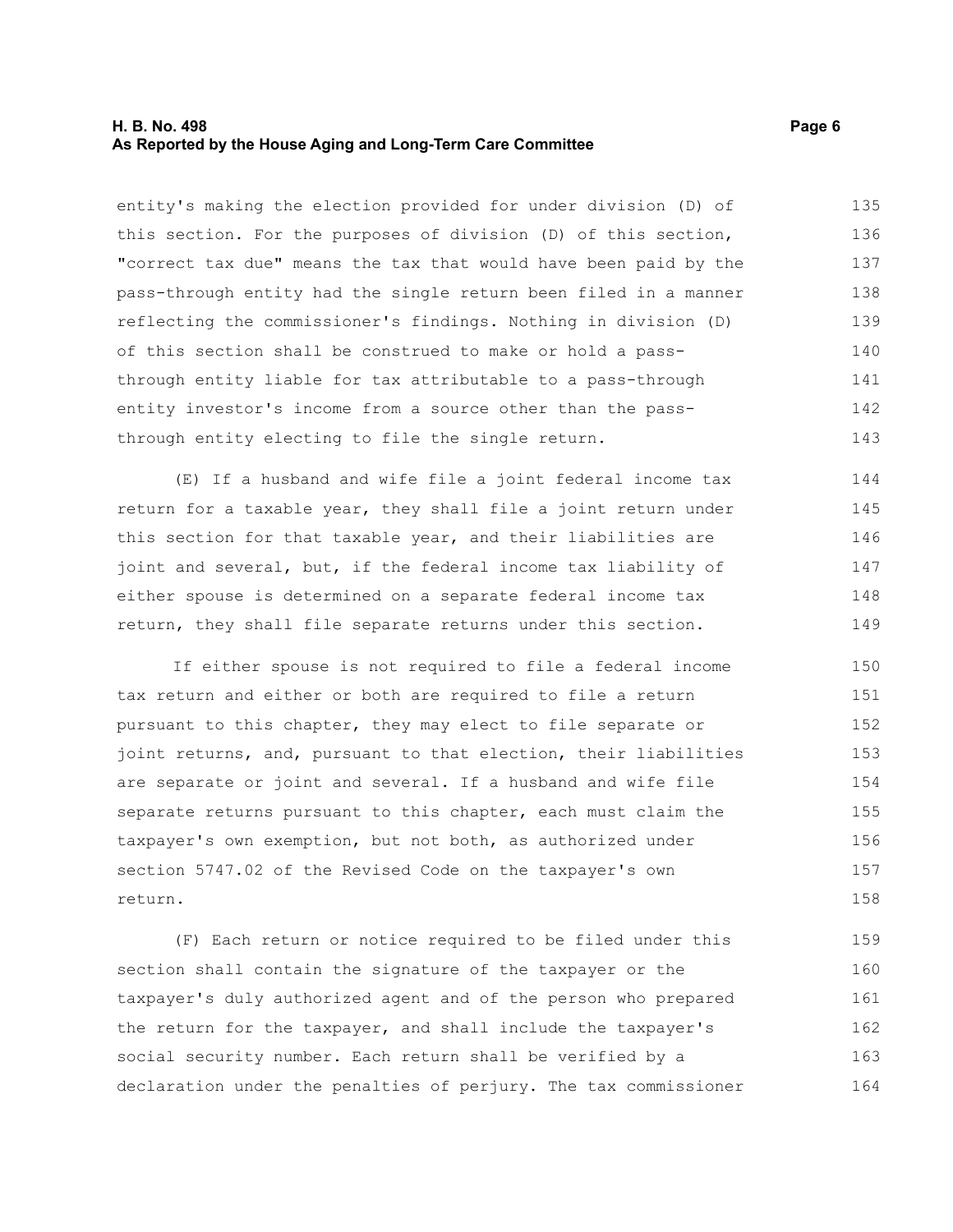## **H. B. No. 498 Page 7 As Reported by the House Aging and Long-Term Care Committee**

shall prescribe the form that the signature and declaration shall take. 165 166

(G) Each return or notice required to be filed under this section shall be made and filed as required by section 5747.04 of the Revised Code, on or before the fifteenth day of April of each year, on forms that the tax commissioner shall prescribe, together with remittance made payable to the treasurer of state in the combined amount of the state and all school district income taxes shown to be due on the form. 167 168 169 170 171 172 173

Upon good cause shown, the commissioner may extend the period for filing any notice or return required to be filed under this section and may adopt rules relating to extensions. If the extension results in an extension of time for the payment of any state or school district income tax liability with respect to which the return is filed, the taxpayer shall pay at the time the tax liability is paid an amount of interest computed at the rate per annum prescribed by section 5703.47 of the Revised Code on that liability from the time that payment is due without extension to the time of actual payment. Except as provided in section 5747.132 of the Revised Code, in addition to all other interest charges and penalties, all taxes imposed under this chapter or Chapter 5748. of the Revised Code and remaining unpaid after they become due, except combined amounts due of one dollar or less, bear interest at the rate per annum prescribed by section 5703.47 of the Revised Code until paid or until the day an assessment is issued under section 5747.13 of the Revised Code, whichever occurs first. 174 175 176 177 178 179 180 181 182 183 184 185 186 187 188 189 190 191

If the commissioner considers it necessary in order to ensure the payment of the tax imposed by section 5747.02 of the Revised Code or any tax imposed under Chapter 5748. of the 192 193 194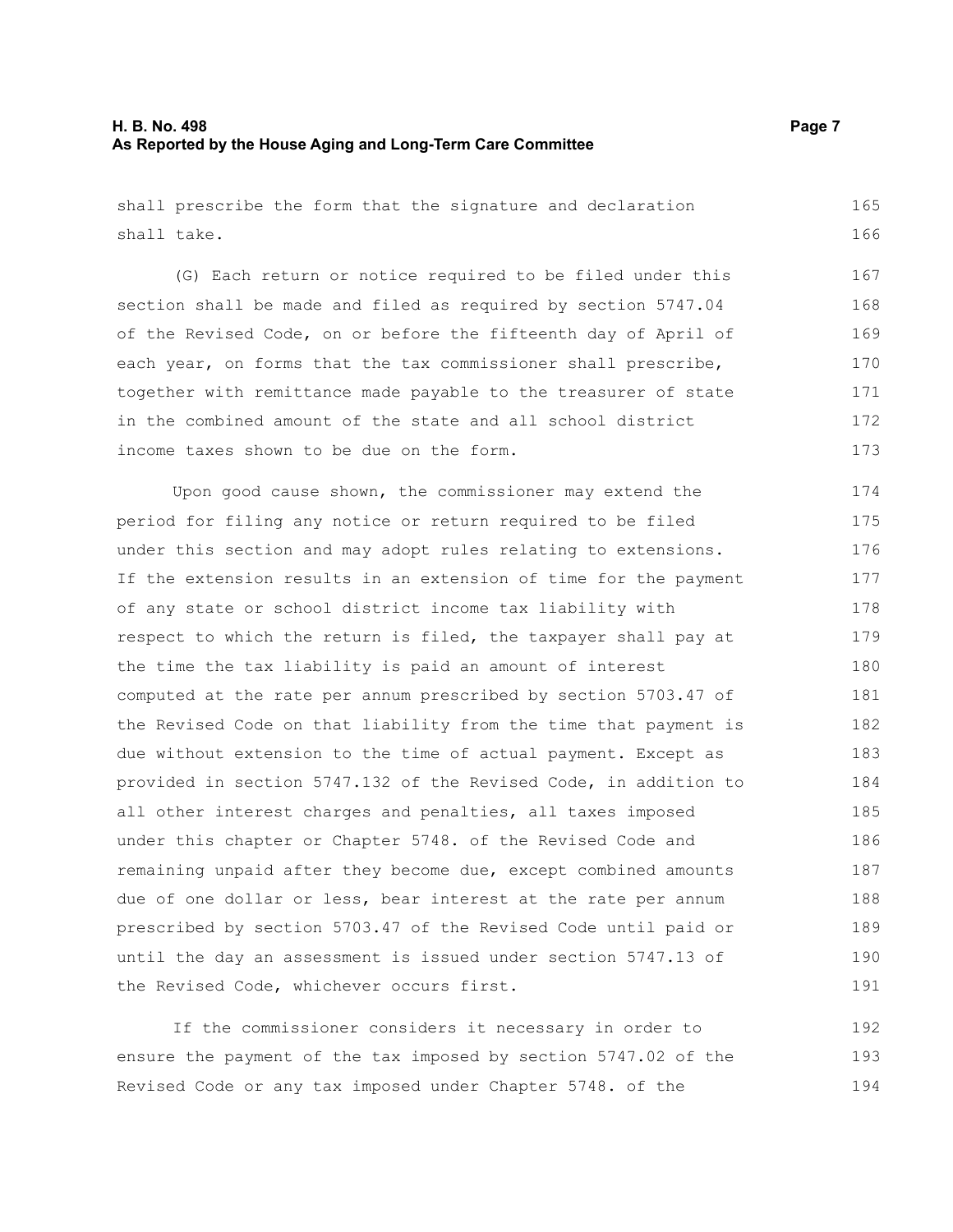#### **H. B. No. 498 Page 8 As Reported by the House Aging and Long-Term Care Committee**

Revised Code, the commissioner may require returns and payments to be made otherwise than as provided in this section. 195 196

To the extent that any provision in this division conflicts with any provision in section 5747.026 of the Revised Code, the provision in that section prevails. 197 198 199

(H) The amounts withheld by an employer pursuant to section 5747.06 of the Revised Code, a casino operator pursuant to section 5747.063 of the Revised Code, or a lottery sales agent pursuant to section 5747.064 of the Revised Code shall be allowed to the recipient of the compensation casino winnings, or lottery prize award as credits against payment of the appropriate taxes imposed on the recipient by section 5747.02 and under Chapter 5748. of the Revised Code. 200 201 202 203 204 205 206 207

(I) If a pass-through entity elects to file a single return under division (D) of this section and if any investor is required to file the annual return and make the payment of taxes required by this chapter on account of the investor's other income that is not included in a single return filed by a passthrough entity or any other investor elects to file the annual return, the investor is entitled to a refundable credit equal to the investor's proportionate share of the tax paid by the passthrough entity on behalf of the investor. The investor shall claim the credit for the investor's taxable year in which or with which ends the taxable year of the pass-through entity. Nothing in this chapter shall be construed to allow any credit provided in this chapter to be claimed more than once. For the purpose of computing any interest, penalty, or interest penalty, the investor shall be deemed to have paid the refundable credit provided by this division on the day that the pass-through entity paid the estimated tax or the tax giving rise to the 208 209 210 211 212 213 214 215 216 217 218 219 220 221 222 223 224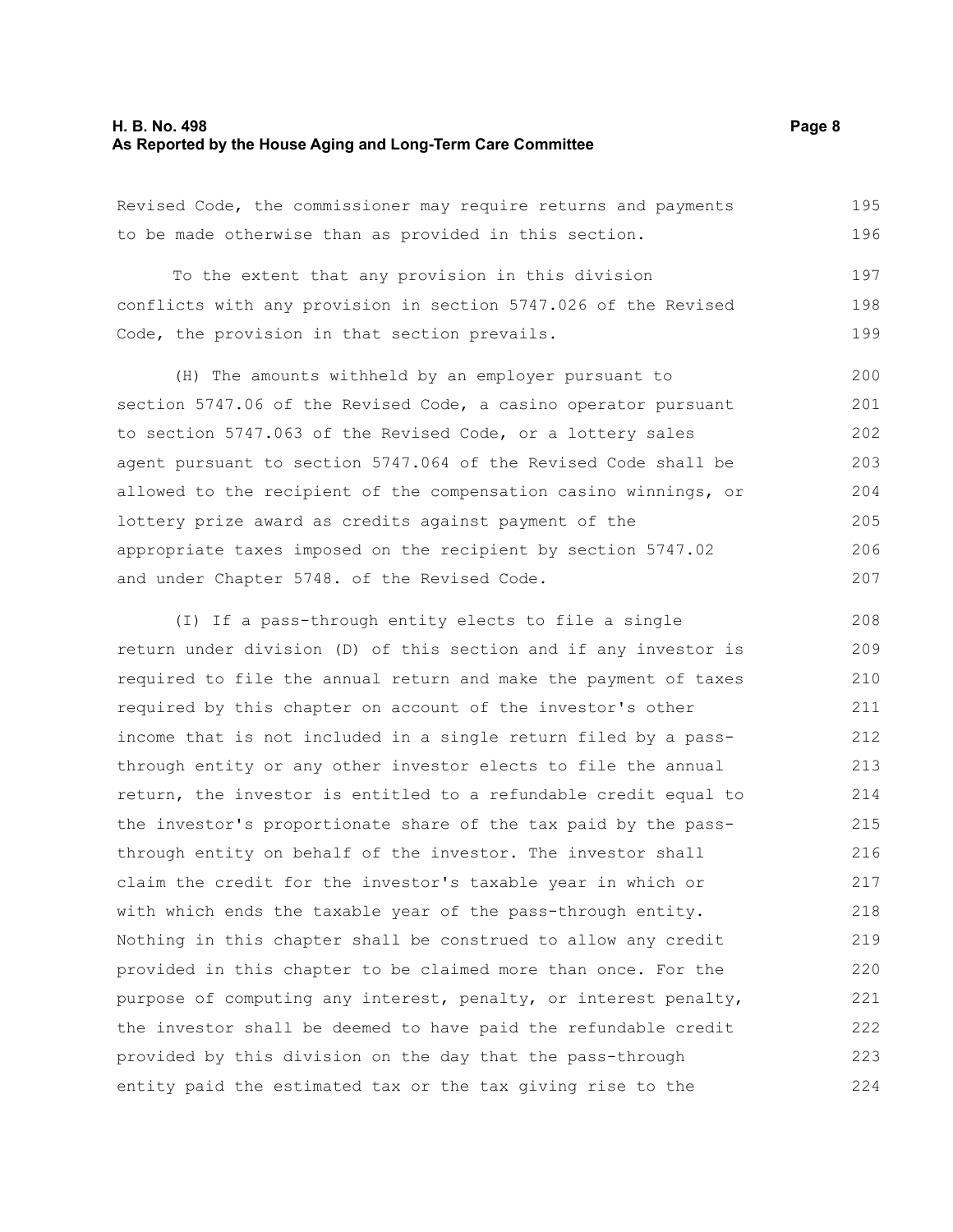# **H. B. No. 498 Page 9 As Reported by the House Aging and Long-Term Care Committee**

#### credit.

(J) The tax commissioner shall ensure that each return required to be filed under this section includes a box that the taxpayer may check to authorize a paid tax preparer who prepared the return to communicate with the department of taxation about matters pertaining to the return. The return or instructions accompanying the return shall indicate that by checking the box the taxpayer authorizes the department of taxation to contact the preparer concerning questions that arise during the processing of the return and authorizes the preparer only to provide the department with information that is missing from the return, to contact the department for information about the processing of the return or the status of the taxpayer's refund or payments, and to respond to notices about mathematical errors, offsets, or return preparation that the taxpayer has received from the department and has shown to the preparer. 226 227 228 229 230 231 232 233 234 235 236 237 238 239 240

(K) The tax commissioner shall permit individual taxpayers to instruct the department of taxation to cause any refund of overpaid taxes to be deposited directly into a checking account, savings account, or an individual retirement account or individual retirement annuity, or preexisting college savings plan or program account offered by the Ohio tuition trust authority under Chapter 3334. of the Revised Code, as designated by the taxpayer, when the taxpayer files the annual return required by this section electronically. 241 242 243 244 245 246 247 248 249

(L) A taxpayer claiming the deduction under division (A) (31) of section 5747.01 of the Revised Code for a taxable year shall indicate on the taxpayer's return the north American industry classification system code of each business or professional activity from which the taxpayer's business income 250 251 252 253 254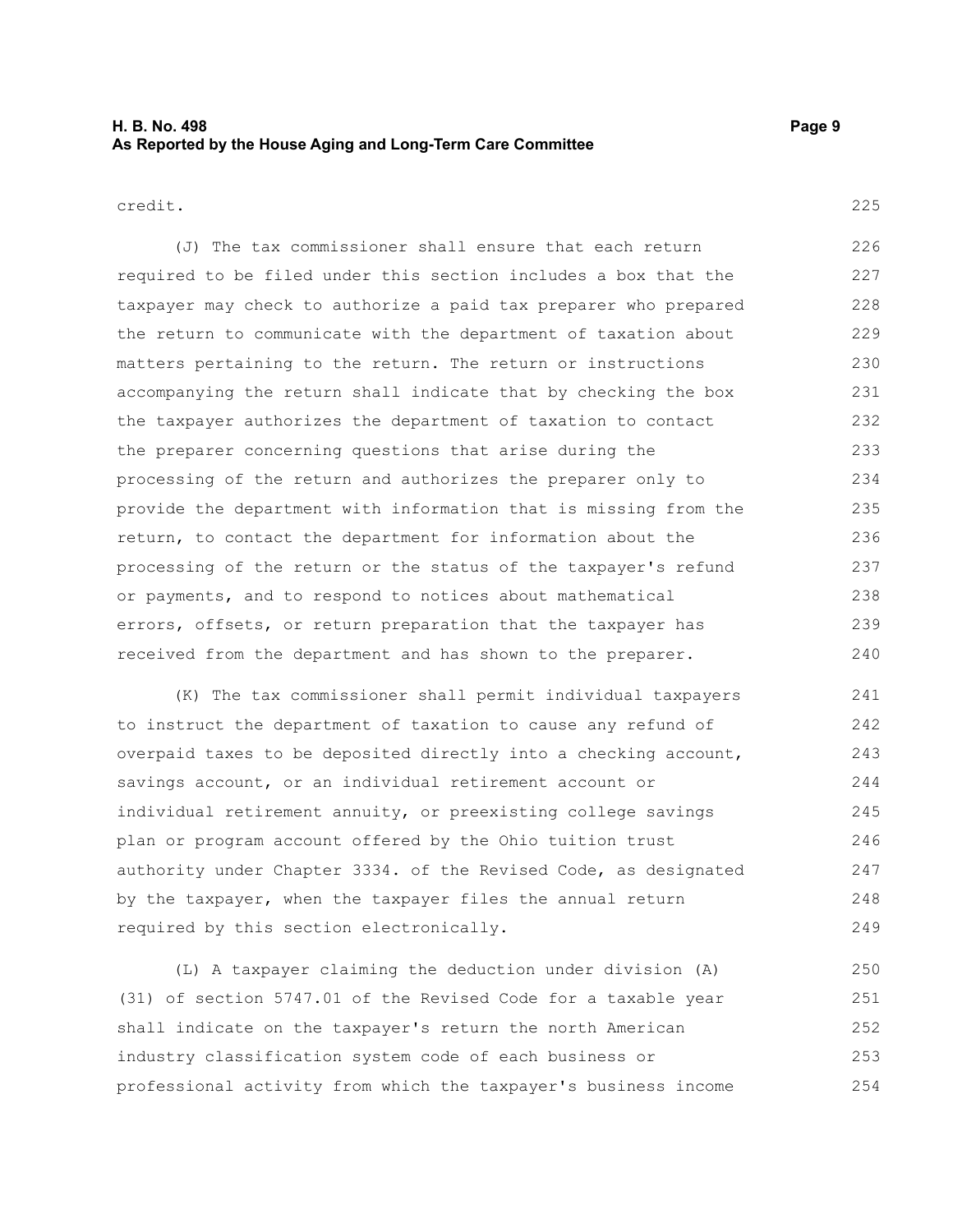## **H. B. No. 498 Page 10 As Reported by the House Aging and Long-Term Care Committee**

was derived. The tax commissioner shall provide space on the return for this purpose and shall prescribe, by rule adopted in accordance with Chapter 119. of the Revised Code, the manner by which such a taxpayer shall determine the taxpayer's proper classification codes and business or professional activities from which the taxpayer derives business income.

(M) The tax commissioner may adopt rules to administer this section.

#### **Sec. 5747.85.** (A) As used in this section:

(1) "Activity of daily living" has the same meaning as in section 7702B of the Internal Revenue Code.

(2) "Qualifying taxpayer" means a taxpayer who, or whose spouse or dependent, is either over fifty-nine years of age on the last day of the taxpayer's taxable year or permanently disabled with documentation from a licensed health care provider certifying that they require assistance for at least one activity of daily living.

(3) "Disability-related home expenses" means any expenses incurred for the purpose of facilitating activities of daily living within or about a taxpayer's residence and increasing the amount of time the taxpayer or taxpayer's spouse or dependent may continue to inhabit the residence before needing to relocate to an assisted living facility. Disability-related home expenses include the following: 272 273 274 275 276 277 278

(a) Modifications to the taxpayer's existing residence, provided that the modification is designed to improve accessibility and provide universal visitability in accordance with guidelines established by the department of aging. Modifications may include, but are not limited to, the 279 280 281 282 283

261 262

263

264 265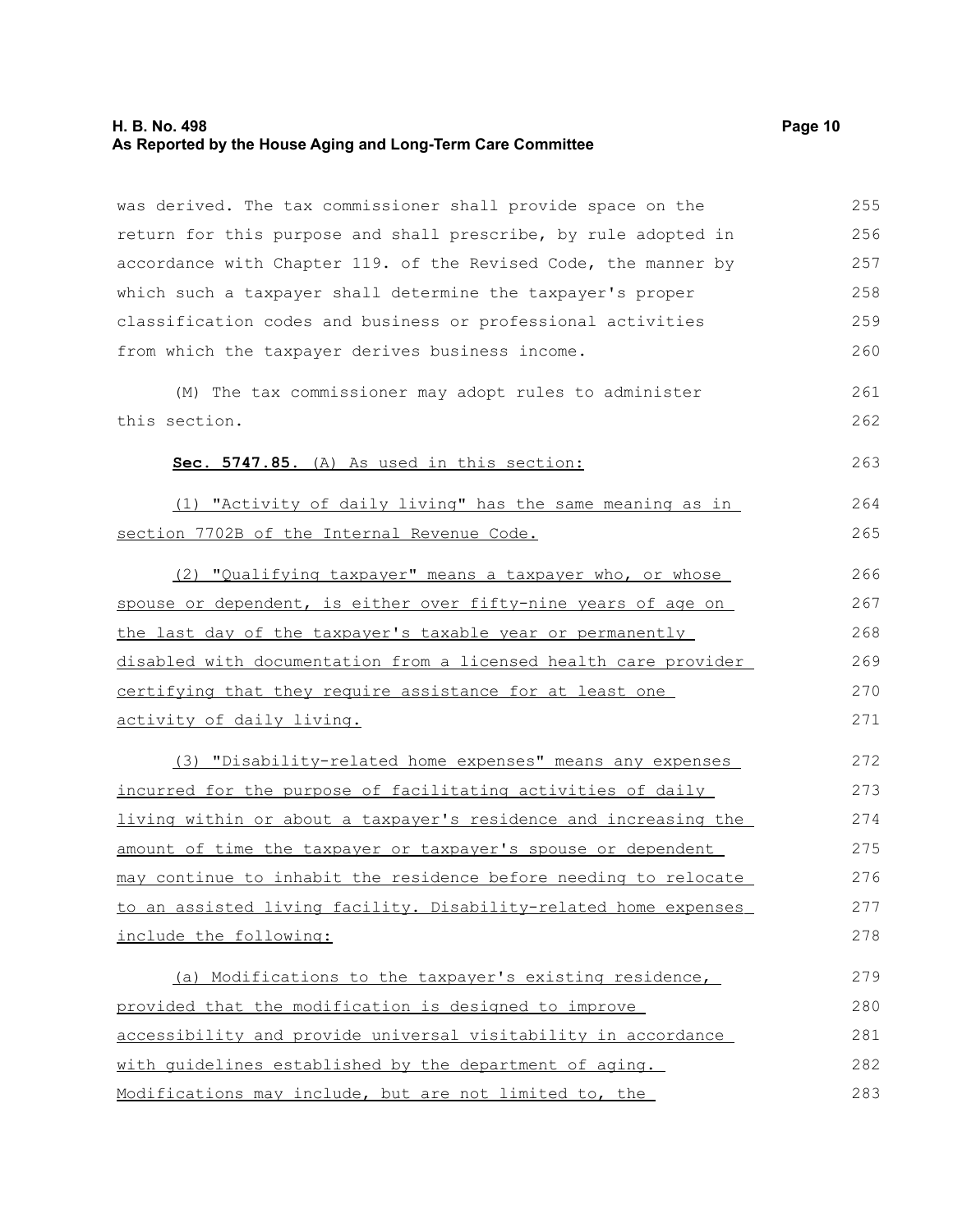| installation of wheelchair ramps, bathtub bars, and zero-step    | 284 |
|------------------------------------------------------------------|-----|
| entrances.                                                       | 285 |
| (b) Expenses related to respite care, adult day care,            | 286 |
| hiring a home aide or personal care attendant, or assistive      | 287 |
| technology necessary for the care of the taxpayer or taxpayer's  | 288 |
| spouse or dependent.                                             | 289 |
| "Disability-related home expenses" does not include              | 290 |
| general household maintenance expenses, such as expenses related | 291 |
| to painting, plumbing, electrical repairs, or exterior           | 292 |
| maintenance.                                                     | 293 |
| (4) "Licensed health care professional" means any of the         | 294 |
| following:                                                       | 295 |
| (a) A physician authorized under Chapter 4731. of the            | 296 |
| Revised Code to practice medicine or osteopathic medicine;       | 297 |
| (b) A registered nurse, advanced practice registered             | 298 |
| nurse, or licensed practical nurse licensed under Chapter 4723.  | 299 |
| <u>of the Revised Code;</u>                                      | 300 |
| (c) A physician assistant licensed under Chapter 4730. of        | 301 |
| the Revised Code.                                                | 302 |
| (B) Subject to division (C) of this section, there is            | 303 |
| hereby allowed a refundable credit against the aggregate tax     | 304 |
| liability under section 5747.02 of the Revised Code for a        | 305 |
| qualifying taxpayer who, or whose spouse, pays or incurs the     | 306 |
| costs of disability-related home expenses during the taxable     | 307 |
| year. The amount of the credit shall equal the cost of the       | 308 |
| disability-related home expenses but shall not exceed five       | 309 |
| thousand dollars.                                                | 310 |

The credit allowed by this section shall be claimed in the 311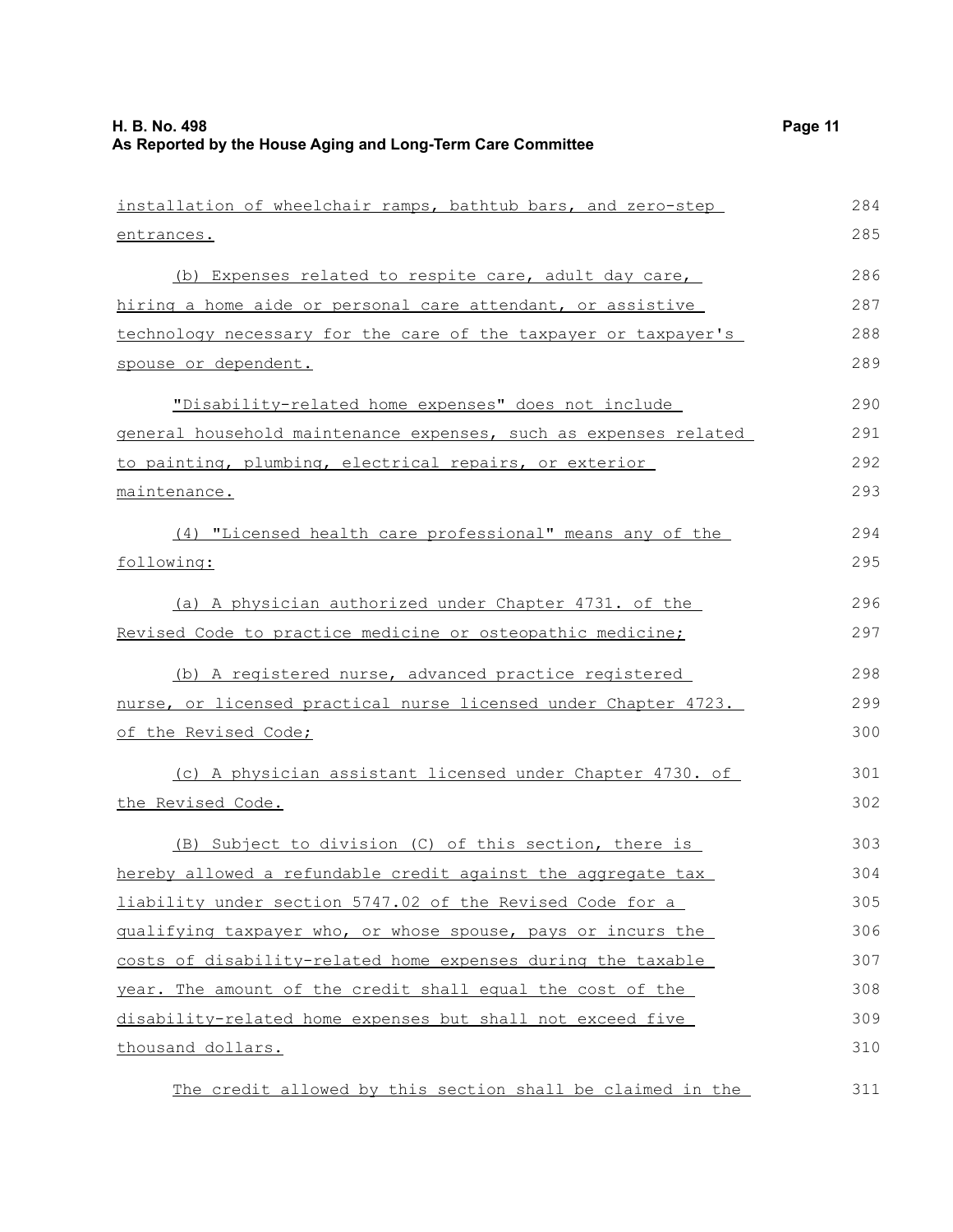| <u>order prescribed by section 5747.98 of the Revised Code. If the </u> | 312 |
|-------------------------------------------------------------------------|-----|
| <u>amount of the credit exceeds the tax otherwise due for the </u>      | 313 |
| taxable year after allowing for other credits preceding the             | 314 |
| credit in the order prescribed by that section, the excess shall        | 315 |
| <u>be refunded to the taxpayer.</u>                                     | 316 |
| (C) To receive a credit under this section, a taxpayer                  | 317 |
| shall submit an application to the department of aging. The             | 318 |
| <u>department shall prescribe the form of the application. Upon </u>    | 319 |
| receipt of an application, the department shall approve the             | 320 |
| application if each of the following apply:                             | 321 |
| (1) Granting the credit would not cause the total amount                | 322 |
| of credits approved under this section for the calendar year to         | 323 |
| exceed ten million dollars.                                             | 324 |
| (2) The department has not previously approved a credit                 | 325 |
| application by the same taxpayer.                                       | 326 |
| (3) The credit application does not relate to a                         | 327 |
| transaction between a taxpayer and a member of the taxpayer's           | 328 |
| family or between a pass-through entity and a person that holds,        | 329 |
| directly or indirectly, an ownership interest in the entity. As         | 330 |
| <u>used in this division, "family" has the same meaning as in </u>      | 331 |
| section 5747.011 of the Revised Code.                                   | 332 |
| After the department either approves or rejects the                     | 333 |
| application, the department shall provide notice to the taxpayer        | 334 |
| in the form of a certificate sent by mail.                              | 335 |
| Sec. 5747.98. (A) To provide a uniform procedure for                    | 336 |
| calculating a taxpayer's aggregate tax liability under section          | 337 |
| 5747.02 of the Revised Code, a taxpayer shall claim any credits         | 338 |
| to which the taxpayer is entitled in the following order:               | 339 |
| (1) Either the retirement income credit under division (B)              | 340 |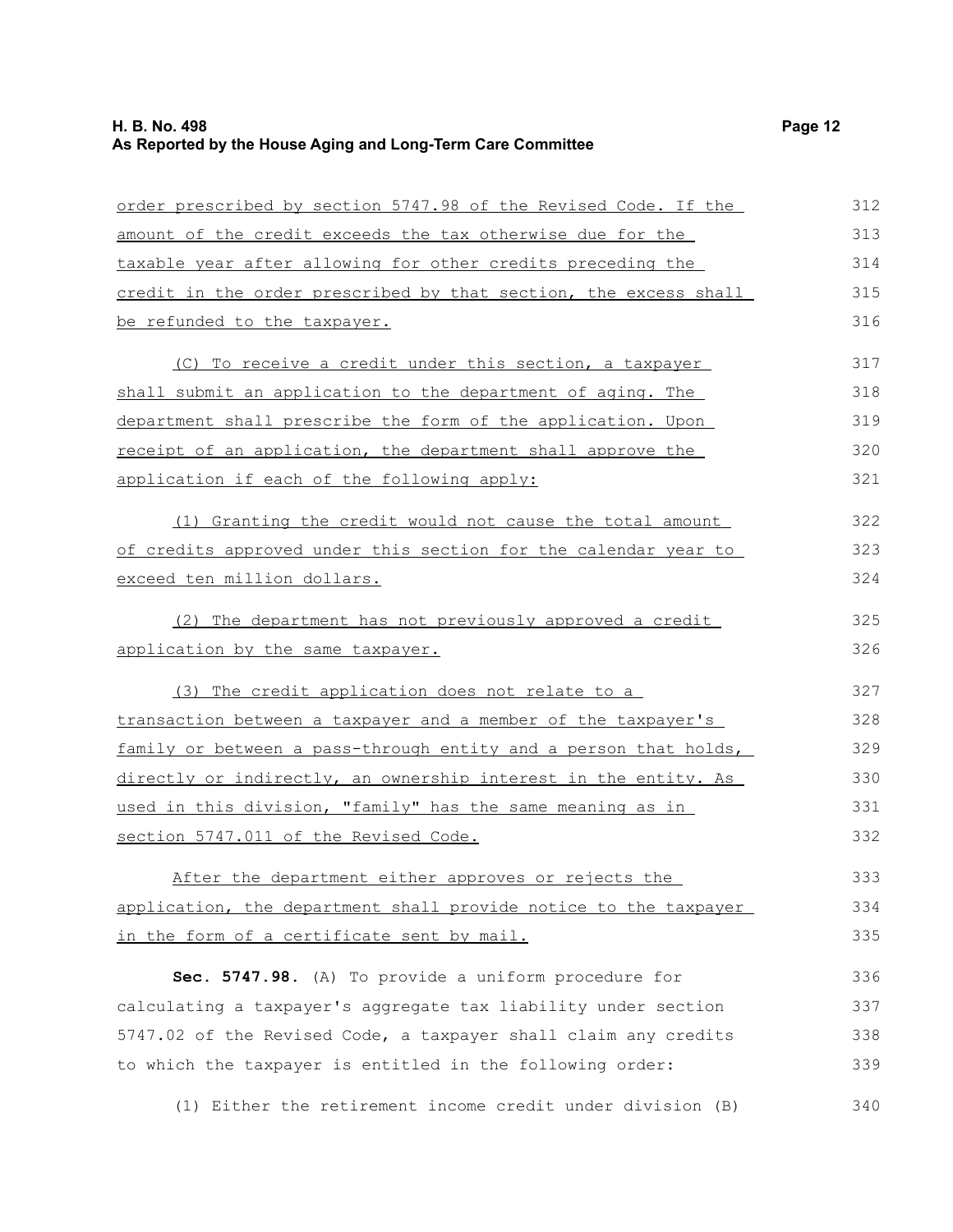| of section 5747.055 of the Revised Code or the lump sum                | 341 |
|------------------------------------------------------------------------|-----|
| retirement income credits under divisions $(C)$ , $(D)$ , and $(E)$ of | 342 |
| that section;                                                          | 343 |
|                                                                        |     |
| (2) Either the senior citizen credit under division (F) of             | 344 |
| section 5747.055 of the Revised Code or the lump sum                   | 345 |
| distribution credit under division (G) of that section;                | 346 |
| (3) The dependent care credit under section 5747.054 of                | 347 |
| the Revised Code;                                                      | 348 |
| (4) The credit for displaced workers who pay for job                   | 349 |
| training under section 5747.27 of the Revised Code;                    | 350 |
| (5) The twenty-dollar personal exemption credit under                  | 351 |
| section 5747.022 of the Revised Code;                                  | 352 |
| (6) The joint filing credit under division (G) of section              | 353 |
| 5747.05 of the Revised Code;                                           | 354 |
| (7) The earned income credit under section 5747.71 of the              | 355 |
| Revised Code;                                                          | 356 |
| (8) The credit for adoption of a minor child under section             | 357 |
| 5747.37 of the Revised Code;                                           | 358 |
| (9) The nonrefundable job retention credit under division              | 359 |
| (B) of section 5747.058 of the Revised Code;                           | 360 |
| (10) The enterprise zone credit under section 5709.66 of               | 361 |
| the Revised Code;                                                      | 362 |
| (11) The ethanol plant investment credit under section                 | 363 |
| 5747.75 of the Revised Code;                                           | 364 |
| (12) The credit for purchases of qualifying grape                      | 365 |
| production property under section 5747.28 of the Revised Code;         | 366 |
| (13) The small business investment credit under section                | 367 |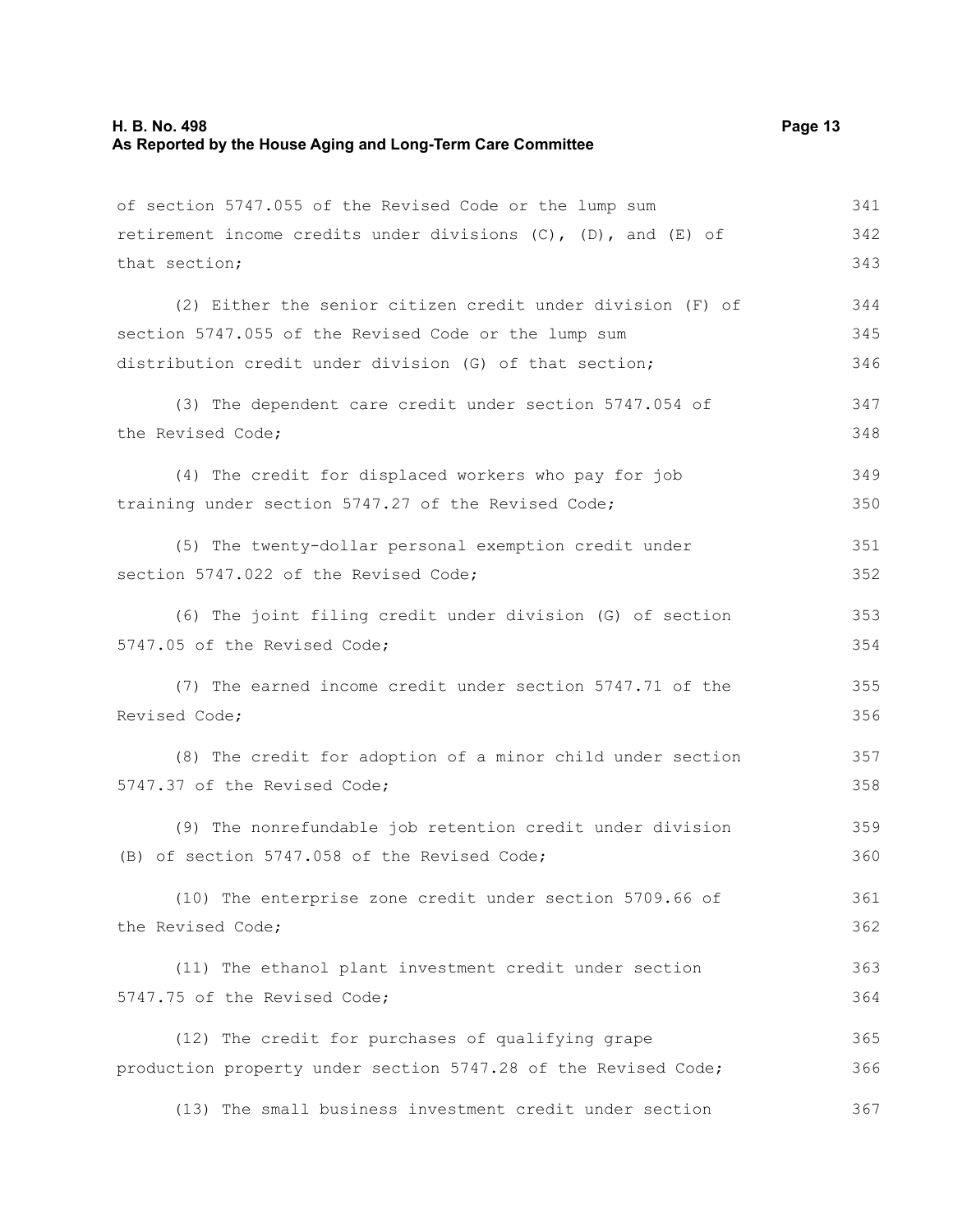| H. B. No. 498<br>As Reported by the House Aging and Long-Term Care Committee | Page 14 |
|------------------------------------------------------------------------------|---------|
| 5747.81 of the Revised Code;                                                 | 368     |
| (14) The nonrefundable lead abatement credit under section                   | 369     |
| 5747.26 of the Revised Code;                                                 | 370     |
| (15) The opportunity zone investment credit under section                    | 371     |
| 122.84 of the Revised Code;                                                  | 372     |
| (16) The enterprise zone credits under section 5709.65 of                    | 373     |
| the Revised Code;                                                            | 374     |
| (17) The research and development credit under section                       | 375     |
| 5747.331 of the Revised Code;                                                | 376     |
| (18) The credit for rehabilitating a historic building                       | 377     |
| under section 5747.76 of the Revised Code;                                   | 378     |
| (19) The nonresident credit under division (A) of section                    | 379     |
| 5747.05 of the Revised Code;                                                 | 380     |
| (20) The credit for a resident's out-of-state income under                   | 381     |
| division (B) of section 5747.05 of the Revised Code;                         | 382     |
| (21) The refundable motion picture and broadway theatrical                   | 383     |
| production credit under section 5747.66 of the Revised Code;                 | 384     |
| (22) The refundable jobs creation credit or job retention                    | 385     |
| credit under division (A) of section 5747.058 of the Revised                 | 386     |
| Code;                                                                        | 387     |
| (23) The refundable credit for taxes paid by a qualifying                    | 388     |
| entity granted under section 5747.059 of the Revised Code;                   | 389     |
| (24) The refundable credits for taxes paid by a qualifying                   | 390     |
| pass-through entity granted under division (I) of section                    | 391     |
| 5747.08 of the Revised Code;                                                 | 392     |
| (25) The refundable credit under section 5747.80 of the                      | 393     |
| Revised Code for losses on loans made to the Ohio venture                    | 394     |